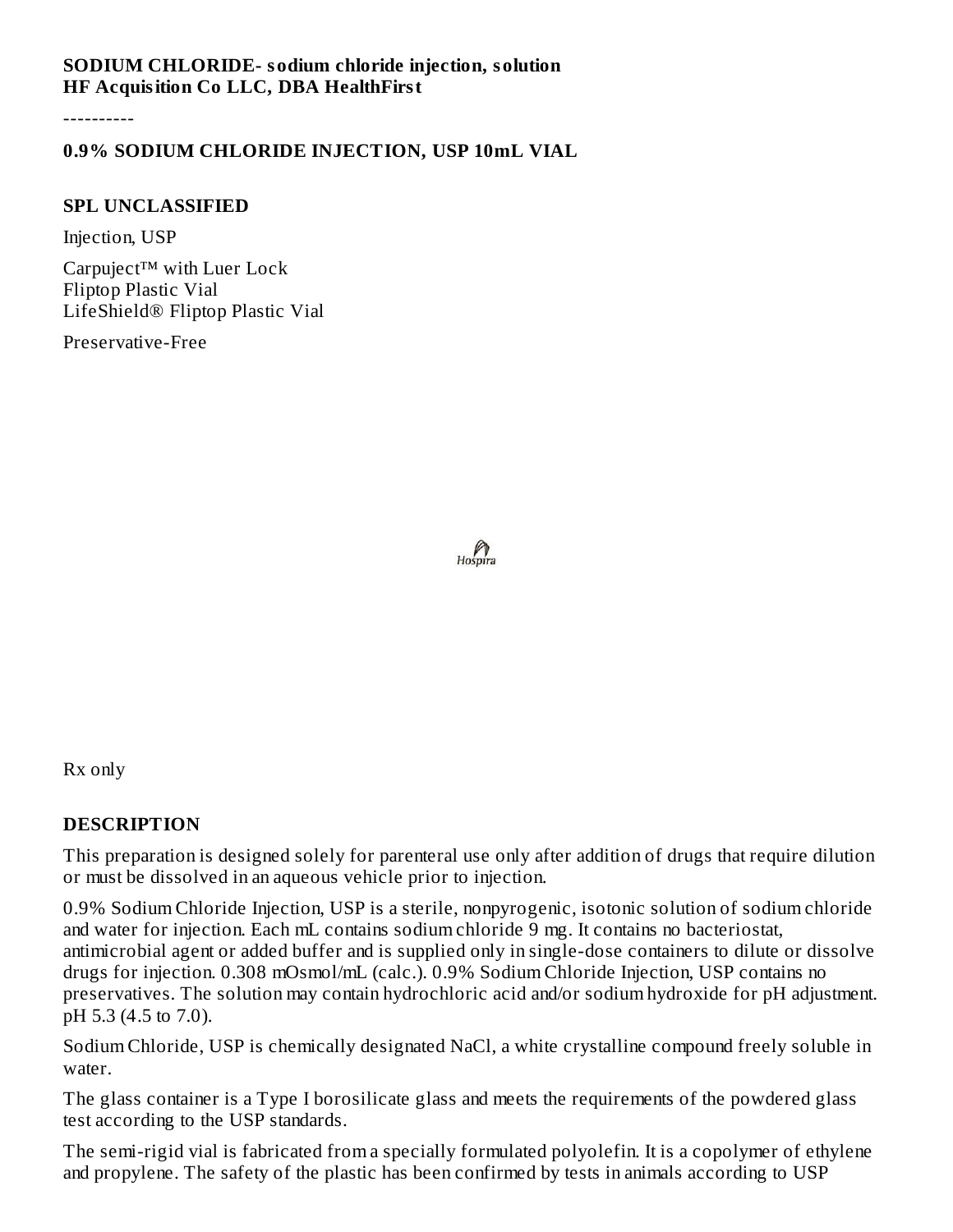biological standards for plastic containers. The container requires no vapor barrier to maintain the proper drug concentration.

# **CLINICAL PHARMACOLOGY**

Sodium chloride in water dissociates to provide sodium (Na+) and chloride  $(Cl<sup>-</sup>)$  ions. These ions are normal constituents of the body fluids (principally extracellular) and are essential for maintaining electrolyte balance.

The distribution and excretion of sodium (Na+) and chloride  $(Cl<sup>-</sup>)$  are largely under the control of the kidney which maintains a balance between intake and output.

The small volume of fluid and amount of sodium chloride provided by 0.9% Sodium Chloride Injection, USP when used only as an isotonic vehicle for parenteral injection of drugs, is unlikely to exert a significant effect on fluid and electrolyte balance except possibly in neonates and very small infants.

Water is an essential constituent of all body tissues and accounts for approximately 70% of total body weight. Average normal adult daily requirement ranges from two to three liters (1.0 to 1.5 liters each for insensible water loss by perspiration and urine production).

Water balance is maintained by various regulatory mechanisms. Water distribution depends primarily on the concentration of electrolytes in the body compartments and sodium (Na+) plays a major role in maintaining physiologic equilibrium.

## **INDICATIONS & USAGE**

This parenteral preparation is indicated only for diluting or dissolving drugs for intravenous, intramuscular or subcutaneous injection, according to instructions of the manufacturer of the drug to be administered.

## **PRECAUTIONS**

Consult the manufacturer's instructions for choice of vehicle, appropriate dilution or volume for dissolving the drugs to be injected, including the route and rate of injection.

Inspect reconstituted (diluted or dissolved) drugs for clarity (if soluble) and freedom from unexpected precipitation or discoloration prior to administration.

Pregnancy: Animal reproduction studies have not been conducted with 0.9% Sodium Chloride Injection, USP. It is also not known whether sodium chloride injection containing additives can cause fetal harm when administered to a pregnant woman or can affect reproduction capacity. Sodium chloride injection containing additives should be given to a pregnant woman only if clearly needed.

Pediatric Use: The safety and effectiveness in the pediatric population are based on the similarity of the clinical conditions of the pediatric and adult populations. In neonates or very small infants the volume of fluid may affect fluid and electrolyte balance.

Drug Interactions

Some drugs for injection may be incompatible in a given vehicle, or when combined in the same vehicle or in a vehicle containing benzyl alcohol. Consult with pharmacist, if available.

Use aseptic technique for single or multiple entry and withdrawal from all containers.

When diluting or dissolving drugs, mix thoroughly and use promptly.

Do not store reconstituted solutions of drugs for injection unless otherwise directed by the manufacturer of the solute.

Do not use unless the solution is clear and seal intact. Do not reuse single-dose containers, discard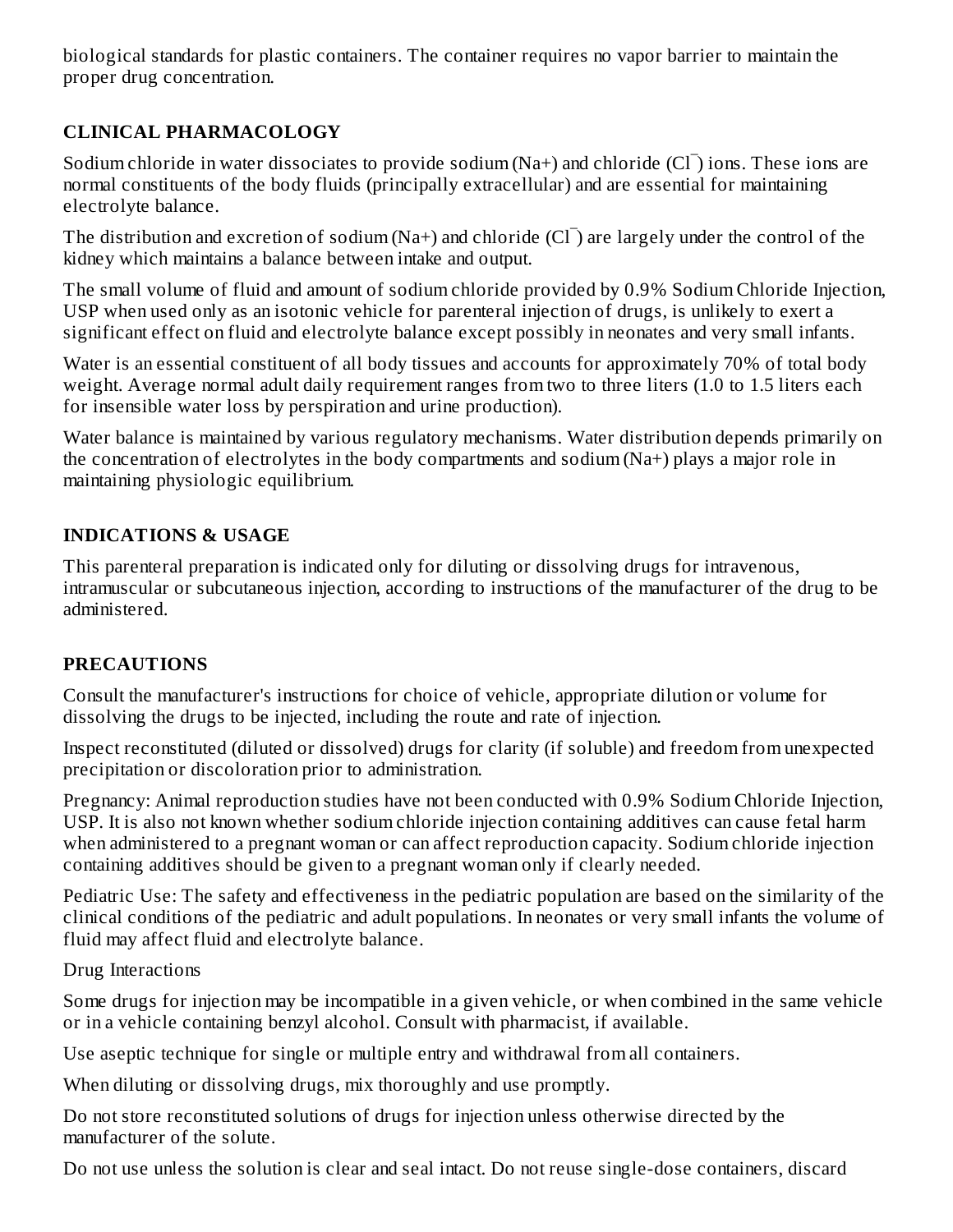unused portion.

## **ADVERSE REACTIONS**

Reactions which may occur because of this solution, added drugs or the technique of reconstitution or administration include febrile response, local tenderness, abscess, tissue necrosis or infection at the site of injection, venous thrombosis or phlebitis extending from the site of injection and extravasation.

If an adverse reaction does occur, discontinue the infusion, evaluate the patient, institute appropriate countermeasures, and if possible, retrieve and save the remainder of the unused vehicle for examination.

#### **OVERDOSAGE**

Use only as a diluent or solvent. This parenteral preparation is unlikely to pose a threat of carbohydrate, sodium chloride or fluid overload except possibly in neonates or very small infants. In the event these should occur, re-evaluate the patient and institute appropriate corrective measures. See PRECAUTIONS and ADVERSE REACTIONS.

#### **DOSAGE & ADMINISTRATION**

The volume of the preparation to be used for diluting or dissolving any drug for injection, is dependent on the vehicle concentration, dose and route of administration as recommended by the manufacturer. This parenteral should be inspected visually for particulate matter and discoloration prior to administration, whenever solution and container permit.

#### **HOW SUPPLIED**

0.9% SODIUM CHLORIDE INJECTION, USP is supplied in the following dosage forms. NDC 51662-1342-1 0.9% SODIUM CHLORIDE INJECTION, USP 10mL VIAL

HF Acquisition Co LLC, DBA HealthFirst Mukilteo, WA 98275

Also supplied in the following manufacture supplied dosage forms

0.9% Sodium Chloride Injection, USP is supplied in the following: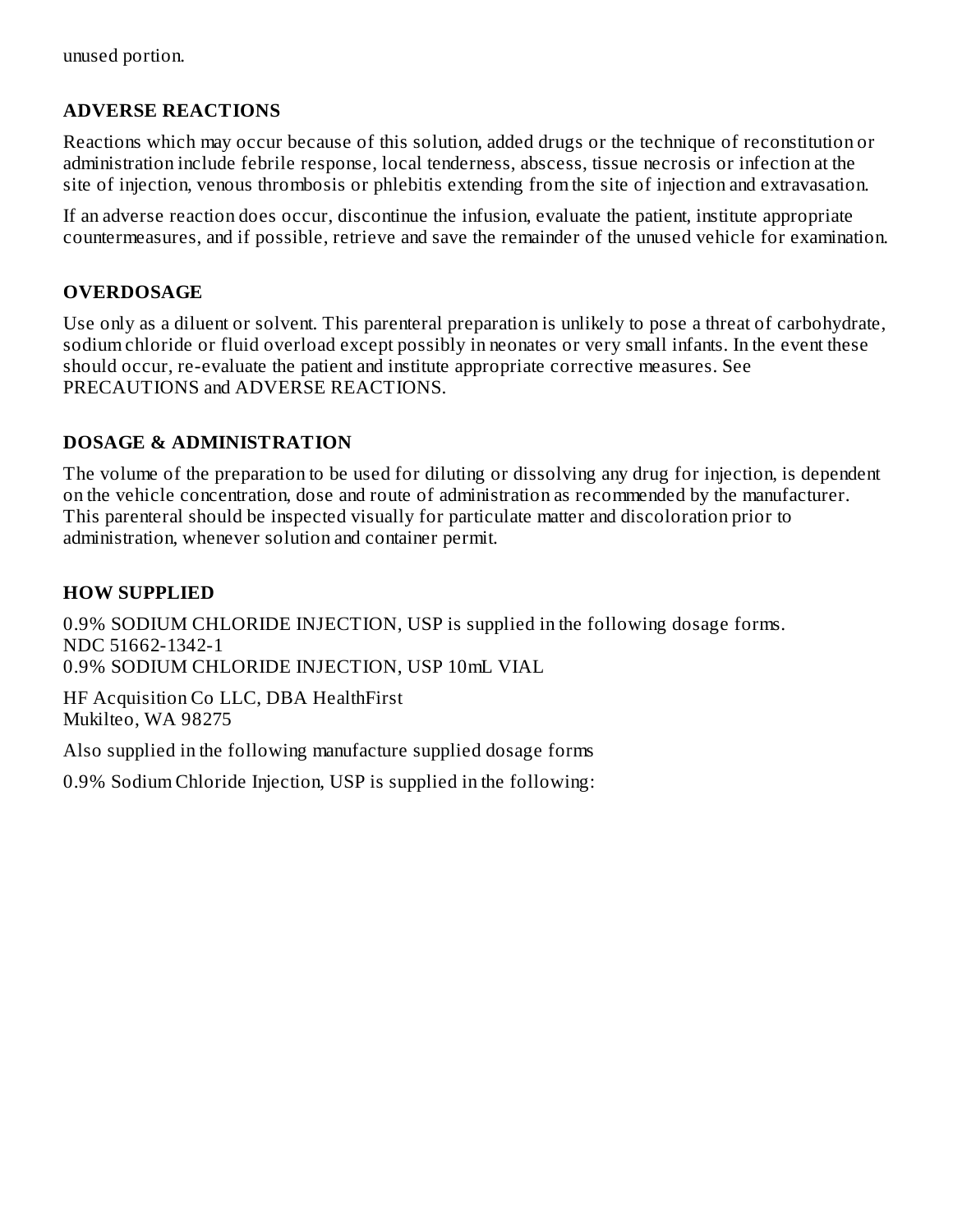| <b>Unit of Sale</b>                                                                                                          | Concentration   |
|------------------------------------------------------------------------------------------------------------------------------|-----------------|
| NDC 0409-1918-32<br>Tub of 50 Carpuject™, Single-dose<br>cartridge with Luer Lock for the<br><b>Carpuject Syringe System</b> | $0.9\%$ (2 mL)  |
| NDC 0409-1918-33<br>Tub of 25 Carpuject™, Single-dose<br>cartridge with Luer Lock for the<br><b>Carpuject Syringe System</b> | $0.9\%$ (3 mL)  |
| NDC 0409-1918-35<br>Tub of 25 Carpuject™, Single-dose<br>cartridge with Luer Lock for the<br><b>Carpuject Syringe System</b> | $0.9\%$ (5 mL)  |
| NDC 0409-4888-10<br><b>Tray of 25 Single-dose Plastic</b><br><b>Fliptop Vials</b>                                            | $0.9\%$ (10 mL) |
| NDC 0409-4888-20<br>Tray of 25 Single-dose Plastic<br><b>Fliptop Vials</b>                                                   | $0.9\%$ (20 mL) |
| NDC 0409-4888-50<br>Tray of 25 Single-dose Plastic<br><b>Fliptop Vials</b>                                                   | $0.9\%$ (50 mL) |
| NDC 0409-4888-12<br>Tray of 25 Single-dose LifeShield®<br><b>Plastic Fliptop Vials</b>                                       | 0.9% (10 mL)    |

Store at 20 to 25°C (68 to 77°F) [See USP Controlled Room Temperature.]

Instructions for Use of the Syringe Systems

Instructions for using the Carpuject Syringe are available with the reusable Carpuject Holder, List 2049-02.

LIFESHIELD® is the trademark of ICU Medical, Inc. and is used under license.

Distributed by Hospira, Inc., Lake Forest, IL 60045 USA



LAB-1097-2.0 10/2018

## **PRINCIPAL DISPLAY PANEL-VIAL LABEL**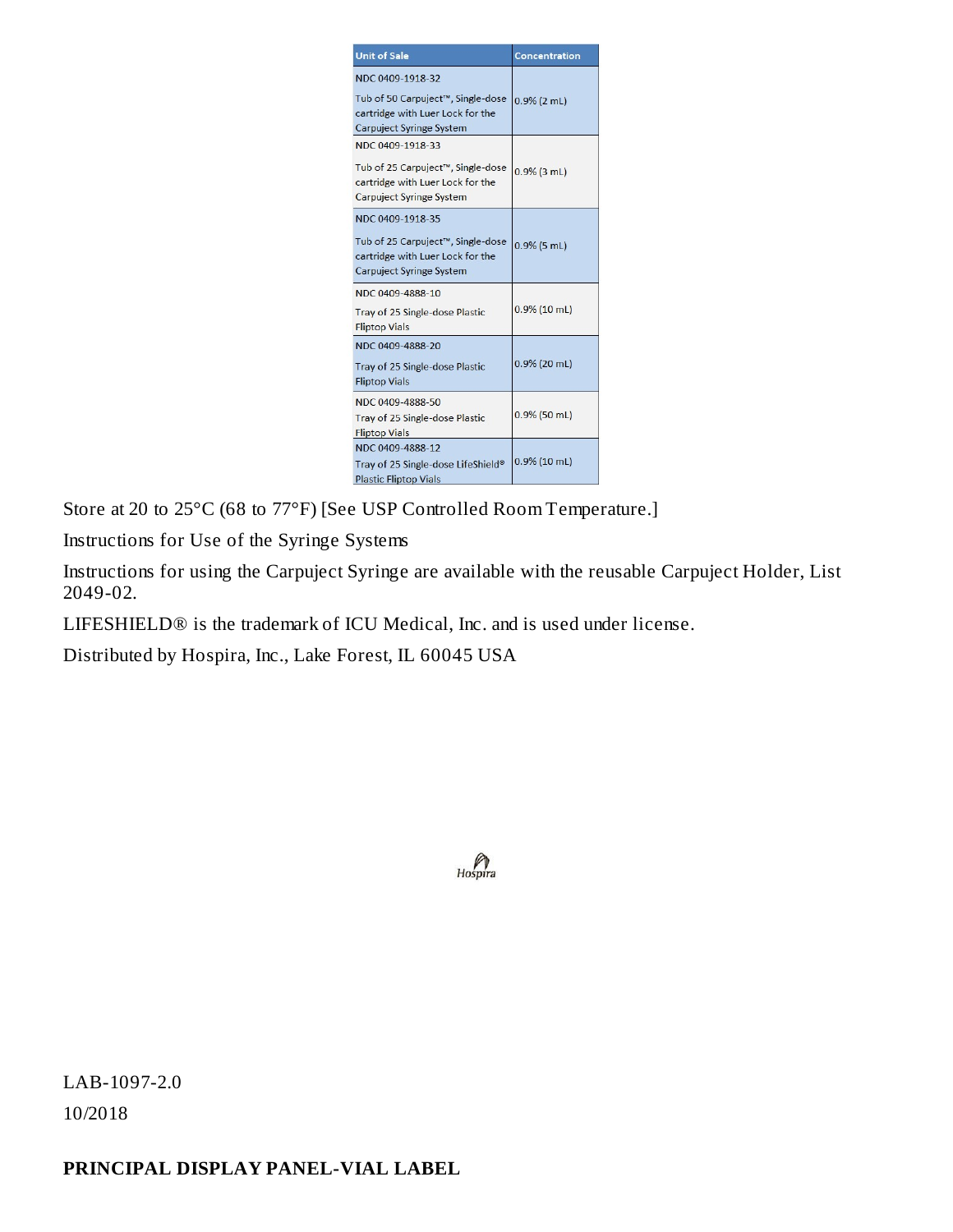10 mL Single-dose Rx only **PRESERVATIVE-FREE** NDC 0409-4888-02 Each mL contains sodium chloride, 9 mg. May contain HCl<br>and/or NaOH for pH adjustment. Sterile, nonpyrogenic.<br>0.308 mOsmol/mL (calc). 0.9% Sodium Chloride<br>Injection, USP <u>Manual Separa</u>  $H$ <sub>0</sub> $\Omega$ <sub>ra</sub> Hospira, Inc.<br>Lake Forest, IL 60045 USA FOR USE AS A STERILE DILUENT. RL-4492

 $=$ 

## **PRINCIPAL DISPLAY PANEL-LABELED VIAL**



## **PRINCIPAL DISPLAY PANEL-SERIALIZED LABELING**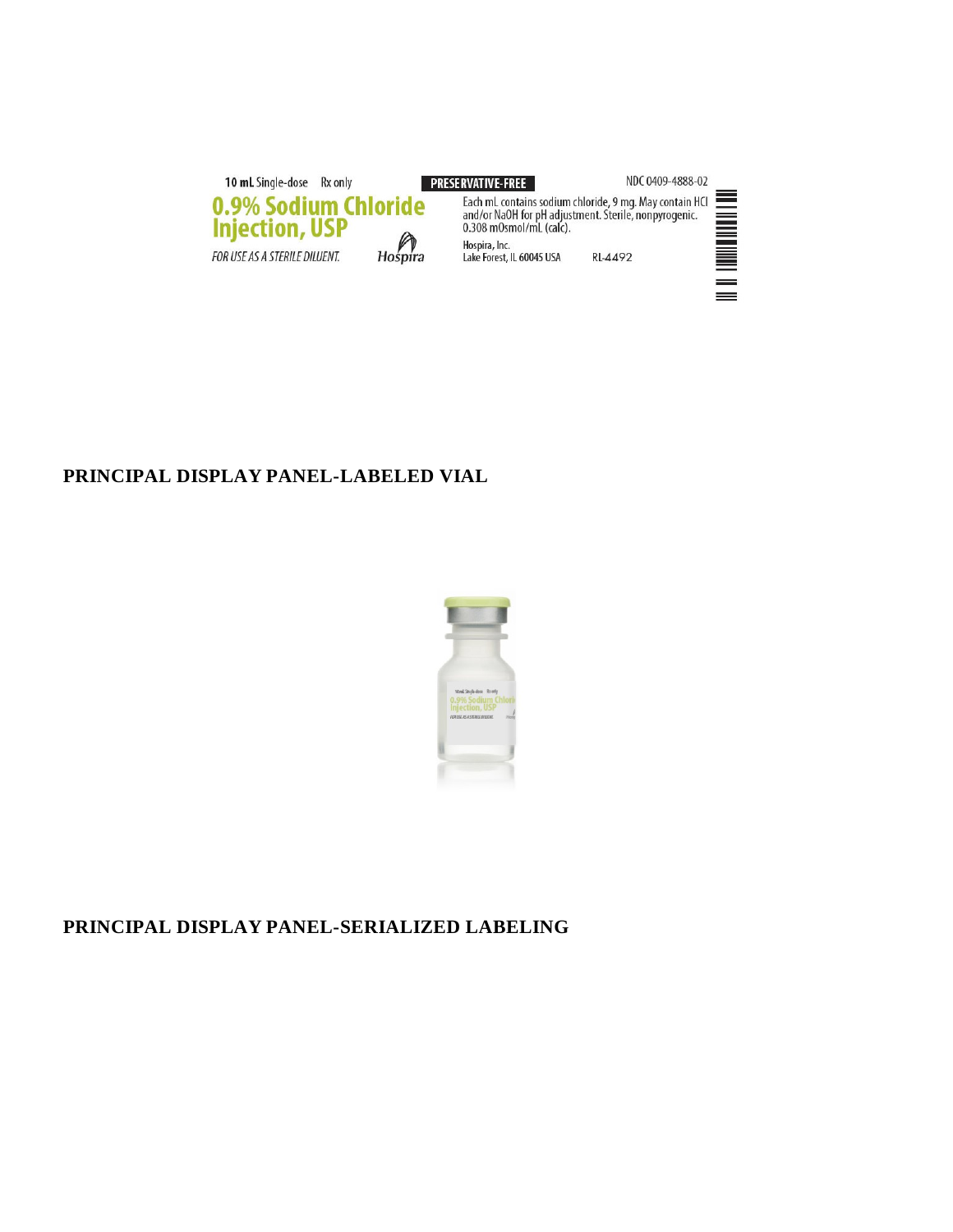

| <b>SODIUM CHLORIDE</b>                                                                            |                                                    |                              |                          |                                   |  |
|---------------------------------------------------------------------------------------------------|----------------------------------------------------|------------------------------|--------------------------|-----------------------------------|--|
| sodium chloride injection, solution                                                               |                                                    |                              |                          |                                   |  |
|                                                                                                   |                                                    |                              |                          |                                   |  |
| <b>Product Information</b>                                                                        |                                                    |                              |                          |                                   |  |
| Product Type                                                                                      | HUMAN PRESCRIPTION DRUG                            | <b>Item Code</b><br>(Source) |                          | NDC:51662-<br>1342(NDC:0409-4888) |  |
| <b>Route of Administration</b>                                                                    | INTRAMUSCULAR, INTRAVENOUS,<br><b>SUBCUTANEOUS</b> |                              |                          |                                   |  |
|                                                                                                   |                                                    |                              |                          |                                   |  |
| <b>Active Ingredient/Active Moiety</b>                                                            |                                                    |                              |                          |                                   |  |
| <b>Ingredient Name</b>                                                                            |                                                    |                              | <b>Basis of Strength</b> | Strength                          |  |
| <b>SODIUM CHLORIDE</b><br>SO DIUM CHLORIDE (UNII: 451W47IQ8X) (SO DIUM CATION - UNII:LYR4M0 NH37) |                                                    |                              |                          | $9$ mg in $1$ mL                  |  |
|                                                                                                   |                                                    |                              |                          |                                   |  |
| <b>Inactive Ingredients</b>                                                                       |                                                    |                              |                          |                                   |  |
| <b>Ingredient Name</b>                                                                            |                                                    |                              |                          | Strength                          |  |
| WATER (UNII: 059QF0KO0R)                                                                          |                                                    |                              |                          |                                   |  |
| HYDRO CHLORIC ACID (UNII: QTT17582CB)                                                             |                                                    |                              |                          |                                   |  |
| SO DIUM HYDRO XIDE (UNII: 55X04QC32I)                                                             |                                                    |                              |                          |                                   |  |
|                                                                                                   |                                                    |                              |                          |                                   |  |
|                                                                                                   |                                                    |                              |                          |                                   |  |
| <b>Packaging</b>                                                                                  |                                                    |                              |                          |                                   |  |